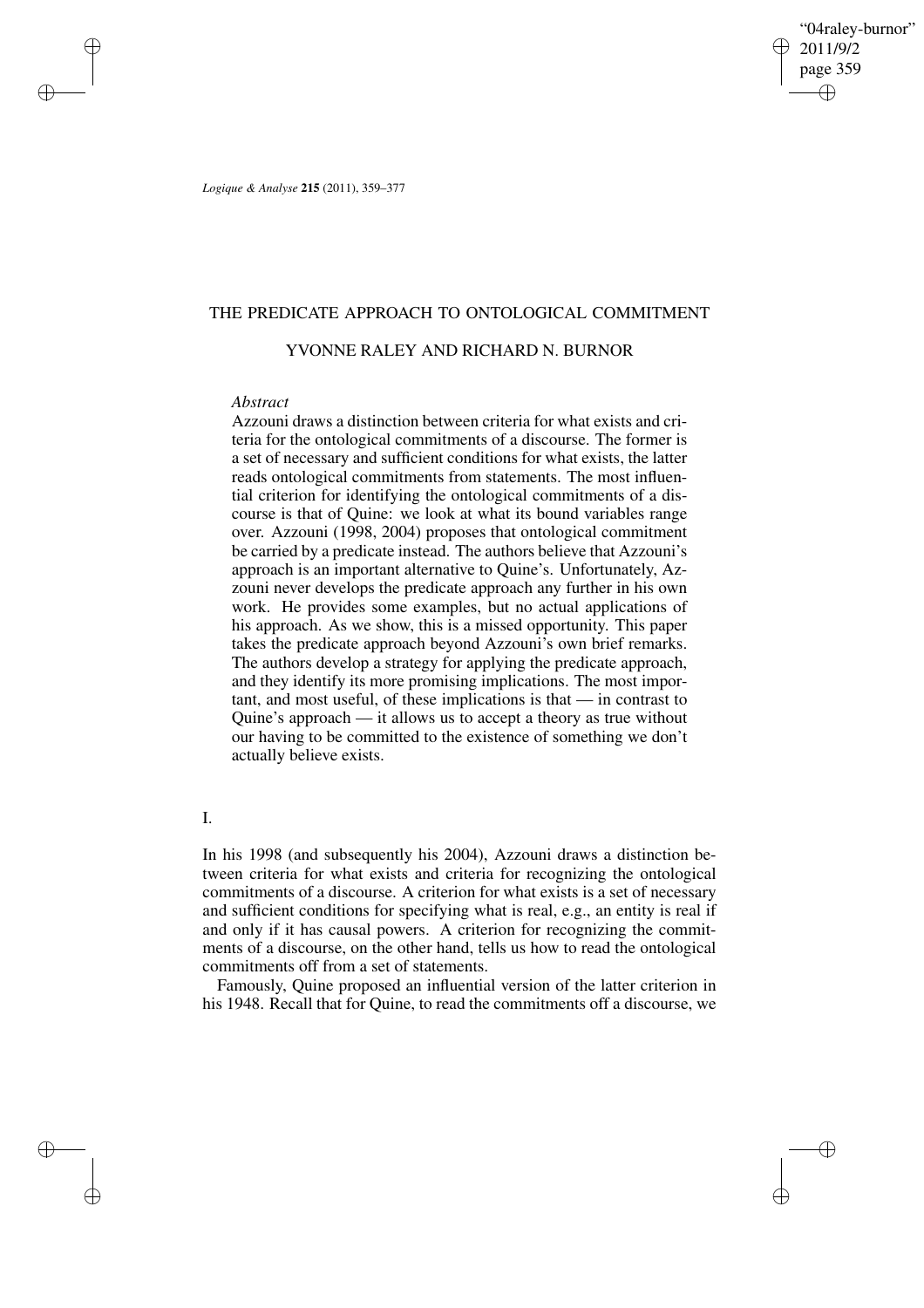"04raley-burnor" 2011/9/2 page 360 ✐ ✐

✐

✐

### 360 YVONNE RALEY AND RICHARD N. BURNOR

look at what the bound variables of that discourse range over.<sup>1</sup> Most naturally, these commitments are expressed by statements which, if regimented in first order logic, would employ the (objectual) existential quantifier. For instance, the statement, "Some dogs are white" is committed to the existence of both dogs and white things, though not to the concept of whiteness itself.<sup>2</sup>

In 1998, Azzouni suggested an alternative criterion for recognizing the ontological commitments of a discourse (or, more precisely, a family of such criteria). In his article, Azzouni proposed that ontological commitment be carried by a *predicate* rather than a *quantifier*. 3 In particular, one could take a discourse to be committed to the existence of all and only those entities that fall under a particular predicate. To distinguish this from Quine's quantifier approach, we shall call this the "predicate approach" to ontological commitment.

It is our contention that Azzouni's proposal constitutes an important alternative to Quine's criterion for determining the ontological commitments of a discourse. It is too bad, therefore, that Azzouni himself never developed his approach any further. Indeed, his remarks about the predicate in his 2004 boil down to little more than a footnote. While Azzouni has provided examples of the predicate approach, he never offered any actual applications of it. We think that the predicate approach deserves more attention than Azzouni has devoted to it. Our purpose in this paper, therefore, is to explore this new alternative by (1) comparing Azzouni's approach to Quine's, (2) developing strategies for applying the predicate approach, and (3) identifying some of its most promising implications.<sup>45</sup> Furthermore, we argue that the predicate

 $1$  Quine, 1948, p. 13 ff.

 $^{2}$  Azzouni, 1998, p. 2.

<sup>3</sup> Azzouni, 1998, p. 3.

<sup>4</sup> Azzouni himself does not endorse the predicate approach in his 1998, but only offers it as an alternative to Quine's criterion. In his 2004, however, he explicitly works out a detailed application of the predicate approach. This application does much to demonstrate the power and attraction of the predicate approach. Nevertheless, there is still a need to explore this approach more fully — which is our goal in this paper.

<sup>5</sup> Azzouni's work has drawn quite a bit of controversy. Interestingly, none of the criticisms seem to bear directly on the predicate approach to ontological commitment that he has proposed. This is true even of the criticisms raised by his harshest opponent, John Burgess (2004), because according to Burgess, "Quine's coinage "ontological commitment" has no meaning apart from Quine's stipulative definitions" (2004, p. 575) and is simply a "glorified taxonomy" (p. 575). If Burgess' assessment of Quine's criterion is correct, then one is of course at liberty to invest either the quantifiers *or* a predicate with "ontological significance" in this (mere) taxonomical sense. In other words, one is perfectly free to explore alternative "stipulations".

✐

✐

✐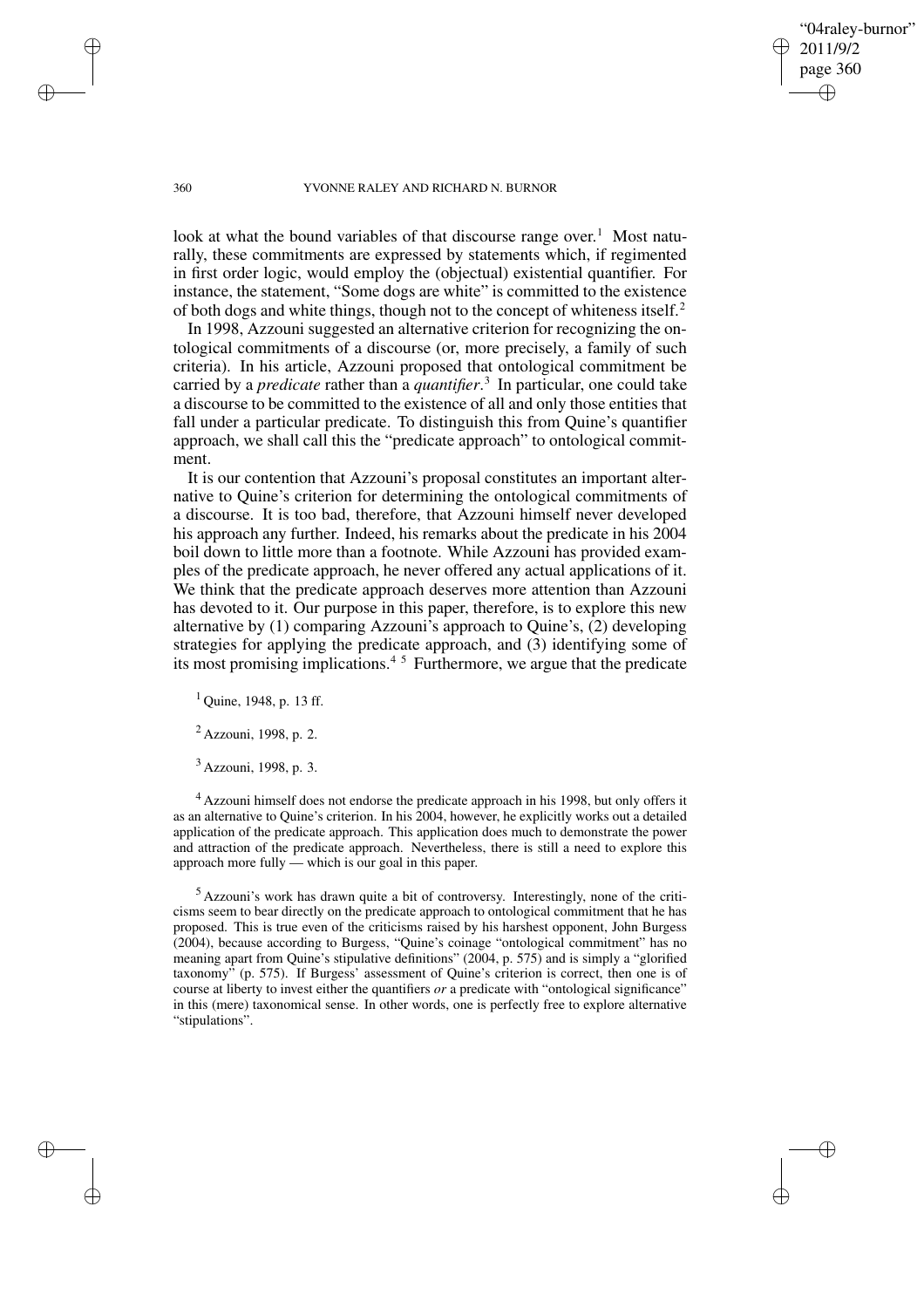✐

approach can be used to *ascribe* ontological commitments to a discourse when such commitments are not explicit (or even implicit) in that discourse.

II.

✐

✐

✐

✐

Let us start by getting clearer about the general idea that underlies the predicate approach. In his 1998, Azzouni describes the approach in this way:

one can provide a special predicate, "susceptible to observation" say, or "causally efficacious", or, and so on, and recognize the ontological commitments of a discourse to be solely those objects falling under the extension of *that* predicate, to treat only *those* objects as existing (or real).<sup>6</sup>

Calling this special predicate an "existence predicate," E, let us characterize this approach more formally. Consider the set of all entities lying within the domain that the quantifiers range over in some discourse — the universe  $U$  of that discourse.  $U$  would comprise the ontological commitments of that discourse on the Quinean approach. On the predicate approach, however, we are committed only to a *subset* of U — namely the subset that *falls under the existence predicate* E. Azzouni's suggestion is that an implication of the form: (∃x)Sx, would not by itself indicate ontological commitment to Ss. Only an implication of the sort:  $(\exists x)(Sx\&Ex)$ , where E is the "existence" predicate, would indicate such commitment.<sup>7</sup>

Thus, the predicate approach takes a discourse to be committed to the existence of Ss if and only if the statement,  $(\exists x)(Sx\&Ex)$ , is implied by the discourse. Suppose, for instance, that the predicate "x is causally efficacious", or Cx, is our existence predicate. On the predicate approach, a discourse (e.g. a physical theory) is committed to all and only those Ss to which Cx applies — to which the discourse attributes causal efficacy. While this will normally be a proper subset of U, it doesn't *have* to be. For instance, it would be possible to employ some purely logical predicate, say, "Lx", where Lx = (Cx  $\vee \sim Cx$ ), as an existence predicate. Then the ontological commitments of the discourse would revert to Quine's recommendation

<sup>6</sup> Azzouni, 1998, p. 3.

 $<sup>7</sup>$  Azzouni, 2004, p. 52, footnote 6. It should also be mentioned here that the predicate</sup> approach need not be taken as automatically ruling out an objectual interpretation of the existential quantifier — despite appearances to the contrary. We will take up this issue in section III.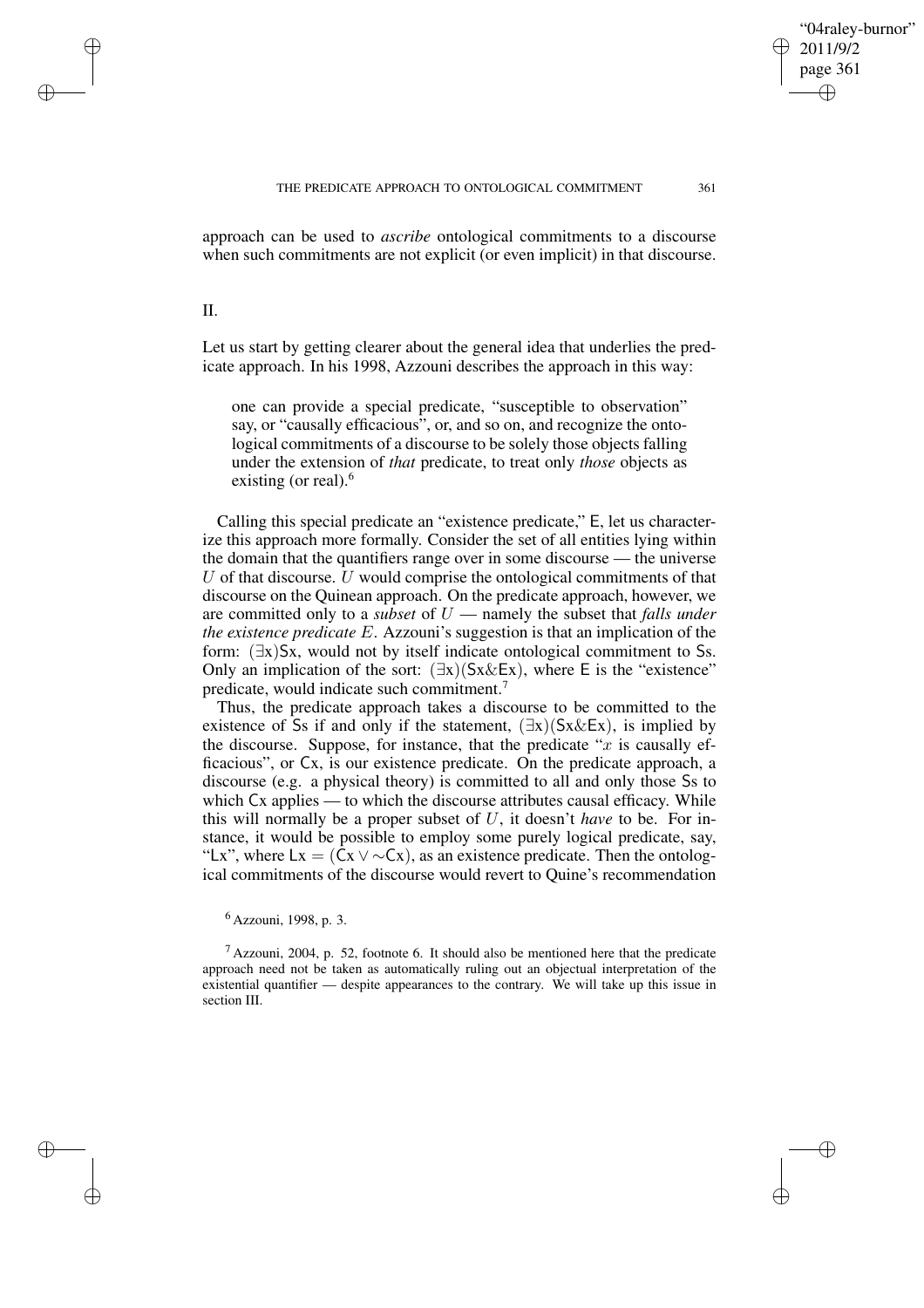✐

#### 362 YVONNE RALEY AND RICHARD N. BURNOR

✐

✐

✐

✐

 $-U$ . Thus, Quine's criterion can itself be treated as a special case of the predicate approach.<sup>8</sup>

What sorts of predicates might serve as candidates for the existence predicate? Some possibilities include "is spatially located", "is concrete", "is causally efficacious", and "is a material object". (We intend to defend no position in this paper on what *should* qualify as an existence predicate!) Of course, a wider range of alternatives is available beyond that of *singular* predicates. For instance, a spatio-temporal relationist might wish to avoid the substantivalist implication of the predicate "is spatially located" — namely, that there are spatial loci. Instead, she might prefer to employ a two-place relation such as "x is separated by some spatial interval from  $y'' -$  where existence could be attributed to both objects  $x$  and  $y$  by virtue of their satisfying this relation. Those who take causal efficacy as the mark of existence, meanwhile, might consider the relation " $x$  is a cause of  $y$ " as their preferred means of capturing this idea, given the rather uninformative nature of the singular predicate, " $x$  is a cause". Even relations with three or more places might serve as relational existence predicates (to accommodate relativity, for instance, one might use, " $x$  is separated from  $y$  by the spatial interval  $s$ , relative to inertial frame I"). Reflecting these possibilities, we will hereafter speak of both existence predicates and existence relations.

Further, it could turn out that no *simple* predicate or relation serves as *the* existence predicate. Perhaps a disjunction of predicates or relations is needed to do the job. For instance, perhaps we should include among a discourse's ontological commitments any object that is *either* material, observable, *or* causally efficacious. Alternately, the existence predicate might amount to a *conjunction* of terms — e.g., being *both* causally efficacious *and* observable. In principle, even more complex terms might serve as candidates for the existence predicate.

Although we have so far spoken as though there is to be just *one* existence predicate or existence relation (intending these terms to encompass all the possibilities just discussed) for all domains, this is probably neither necessary nor even particularly realistic. For instance, as scientific theories are replaced or reduced by more comprehensive accounts, terminological changes may occur, and the existence predicate of the earlier theory may not even appear in the later theory.<sup>9</sup> More generally, one theory's conceptual framework can differ significantly from another. For instance, while Aristotle's

<sup>8</sup> We are indebted to Arnold Koslow for pointing this out.

<sup>&</sup>lt;sup>9</sup> While we shall be discussing the predicate approach most commonly in terms of its application to a *discourse*, our illustrations will often involve specific theoretical discourses or *theories*. This will occasion our shifting back and forth between these two terms rather freely. Nothing of importance will depend upon these terminological shifts.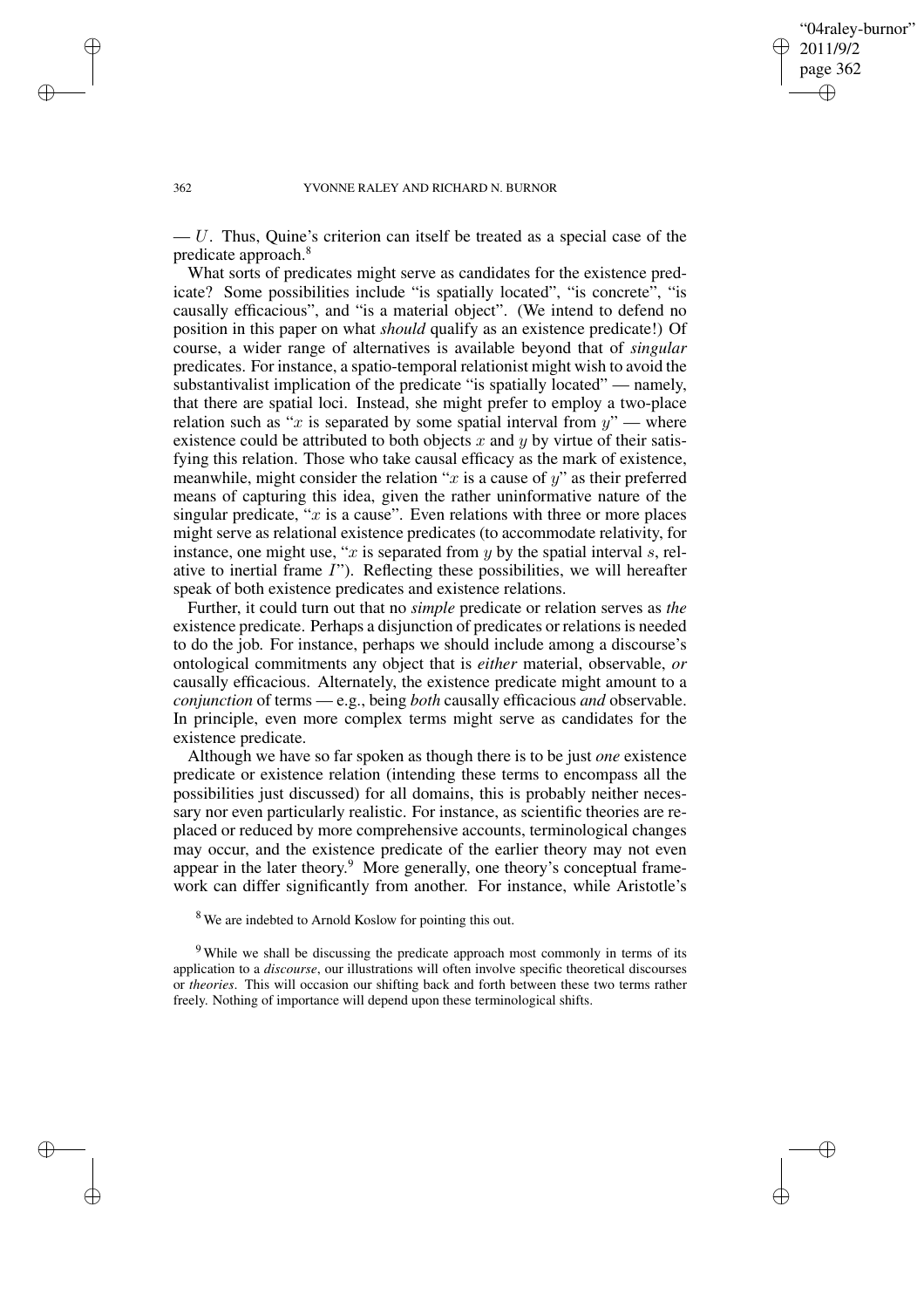✐

✐

✐

2011/9/2 page 363 ✐ ✐

✐

✐

04raley-burnor"

science embraced final causes, modern biology allows no place for these; while Newtonian physics appears committed to gravitational force and spatial points, general relativity apparently allows for neither. Thus, whatever functions as the existence predicate for one discourse might not function as the existence predicate for another, and multiple existence predicates may be needed to meet the demands of multiple discourses. Still, the existence predicates for different discourses (at least those falling within the same general conceptual domain — e.g., the physical sciences) presumably should not differ from each other *too* drastically. How then might the existence predicates of distinct discourses be related?

In the simplest case, one discourse might employ a predicate lacking in the other discourse, and *vice versa*, though the meanings of their respective existence predicates still coincide. Given such an equivalence, there should be little objection to having both terms function as existence predicates.

A more interesting case, certainly, would be where a *reducing* theory e.g., statistical mechanics — provides replacements for many of the fundamental concepts of the reduced theory — e.g., classical thermodynamics. Imagine that the classical theory has the existence relation " $x$  is a (deterministic) cause of  $y$ ". Suppose as well that the gas law in classical thermodynamics entails the statement: "Doubling the volume of a gas at constant temperature is a (deterministic) *cause* of the pressure decreasing to one-half." On the predicate approach, then, the classical theory could be taken to imply the existence of events characterized as changes in pressure and volume. However, suppose that statistical mechanics replaces the notion of deterministic cause with that of high probability — asserting, say, that the doubling of a gas's volume decreases the pressure in the vast majority of cases, but not in all possible cases. If statistical mechanics, quite generally, replaces the reduced theory's deterministic causal claims with corresponding probabilistic claims, then, arguably, it would be most appropriate to employ some such predicate as "x brings about y with high probability" as the existence predicate for statistical mechanics. Obviously, this is neither synonymous with nor even particularly close in meaning to the notion of deterministic cause. Still, the use of this probabilistic existence relation in statistical mechanics would have the advantage of helping achieve a fairly good "match" between the ontological commitments of classical theory, and at least part of the ontology of statistical mechanics.<sup>10</sup> In fact, it is plausible to think that our choosing the reducing theory's existence predicate to help ensure

 $10$  The comment about ensuring a "match" between theories glosses over complex issues. One problem with the present illustration is that while many of the claims of classical thermodynamics are most naturally expressed in terms of events, statistical mechanics is best expressed in terms of states. A reductive analysis of events in terms of succeeding states over time may thus also be necessary to achieve an ontological "match" between these two theories The problems with showing that the reducing theory describes all or at least most of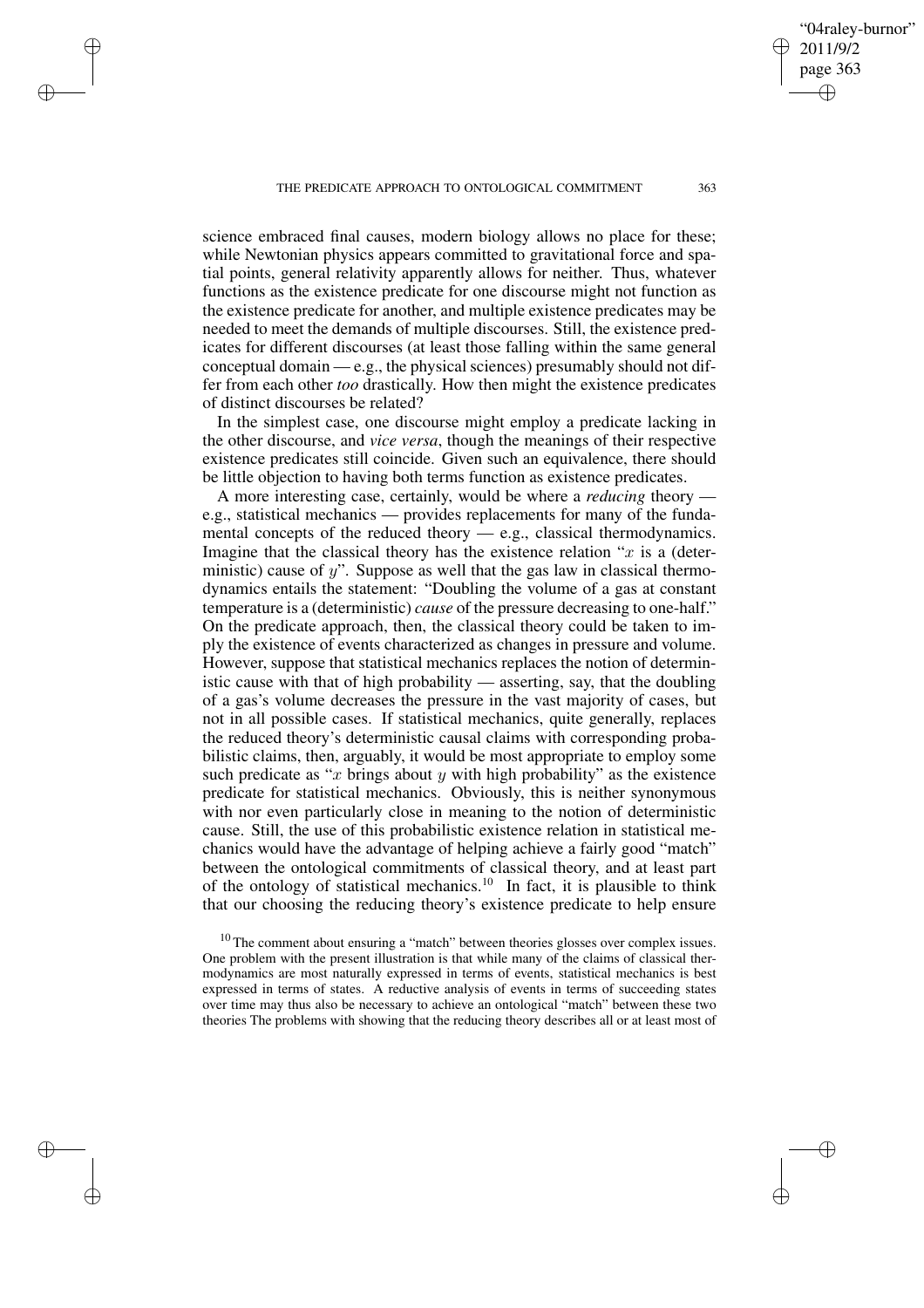"04raley-burnor" 2011/9/2 page 364 ✐ ✐

✐

✐

### 364 YVONNE RALEY AND RICHARD N. BURNOR

a "match" between that theory's ontological commitments and those of the reduced theory may be essential to the notion of theory reduction. After all, a "reduction" in which the two theories differ significantly in their ontological commitments would seem to be more a case of one theory *supplanting* another than of it *reducing* the other. 11

As the above example suggests, it is not hard to find motivation from the sciences for granting that distinct theoretical discourses may call for the use of distinct existence predicates or relations. Could the existence predicates of accepted theoretical discourses exhibit differences even greater than those involved in theory reduction? As has already been intimated, this seems likely, since our various theoretical discourses often differ significantly not only with respect to their specific terminology, but also their underlying conceptual frameworks.

Rather than pursue the above considerations further at this point, however, let us turn to a closely related issue. So far, we have explored both the possible *kinds* of existence predicates, and some possible *relationships* between these for distinct discourses. In light of our findings, we shall now address more fully the problem of *applying* the predicate approach to determine the ontological commitments of a given discourse.

Imagine that we have settled on some particular existence relation — e.g., the relation Cxy, "x is a sufficient (deterministic) cause of  $y$ " — and now wish to assess the ontological commitments of a given discourse using that relation. In the most straightforward case, the discourse will indeed imply statements which assert that the relation Cxy holds between various entities mentioned within the discourse. Under the predicate approach, that discourse would then be explicitly committed to the existence of those entities.

It might turn out, however, that the discourse assigns nothing to the extension of C — possibly because C does not explicitly appear anywhere within the discourse. Should we interpret that discourse as having no ontological commitments? We need to approach this question with care. As we have seen, there might be a discourse which incorporates essentially the same concept as that of C, but expresses it differently. For instance, Newton's three laws, taken by themselves, make no explicit mention of causes. Nevertheless, we know from our wider theoretical perspective that expressions

the phenomena encompassed by the reduced theory are notorious, and nothing said here is meant to imply otherwise.

 $11$  Let us avoid a misunderstanding. We are not suggesting that statistical mechanics, by virtue of being a statistical theory, is without *a* notion of cause. For it is possible for statistical mechanics to have one or another notion of probabilistic cause. Our point is different: even in this case, a deterministic cause is different from a probabilistic cause, and therefore, it may not be sensible to say that one notion of cause is being replaced by another notion rather than being reduced to another. (We thank the anoymouse referee for prompting us to clarify this.)

✐

✐

✐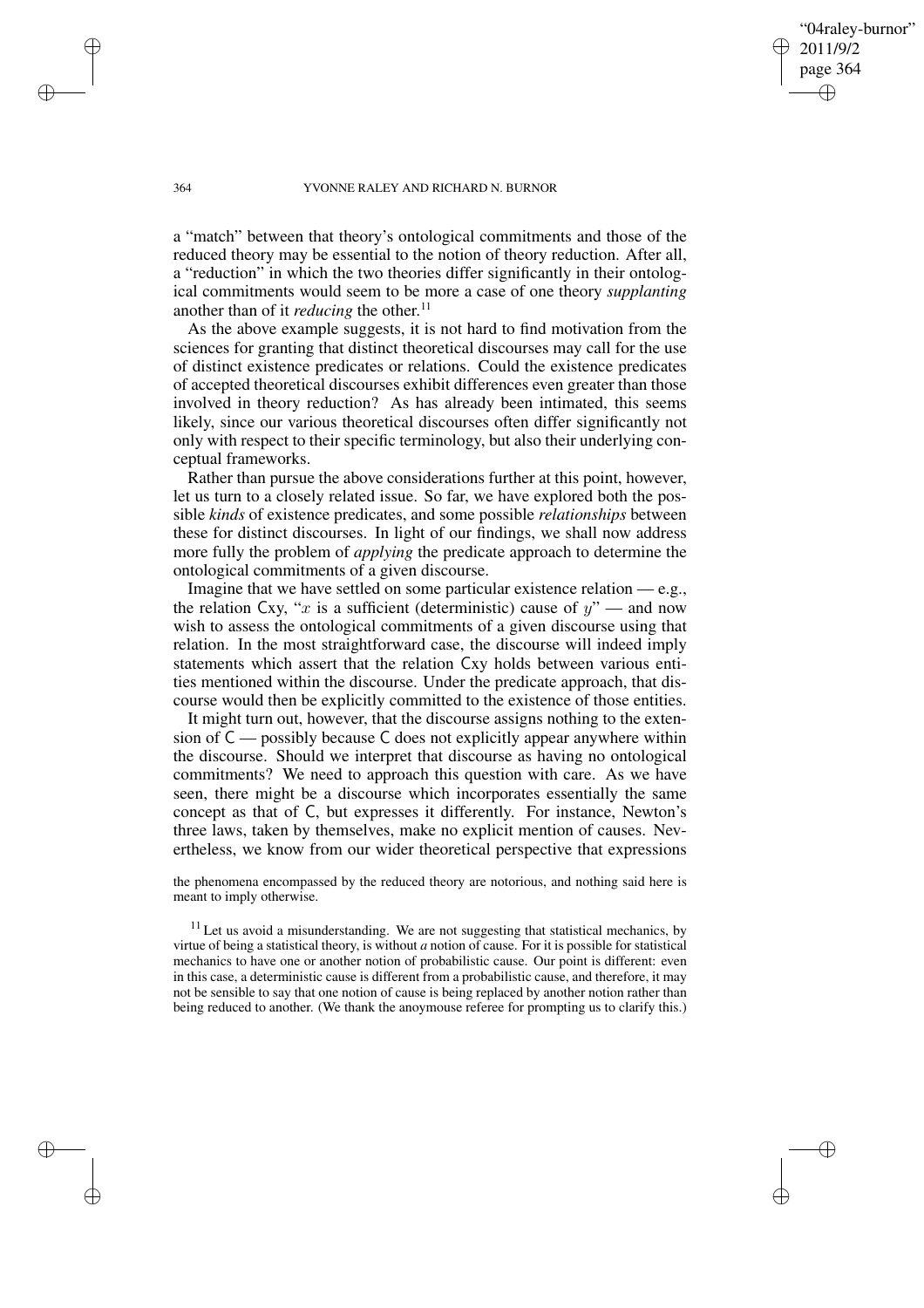✐

✐

✐

like " $F = ma$ " may be interpreted as implying causal relations — i.e., that the application of force to a body *causes* a change in its velocity.

How might we deal with such cases on the predicate approach? One strategy might simply be to *add* C to the discourse itself. For instance, we could *stipulate* that the statement, "A is a sufficient cause of B" is directly implied by a certain combination of expressions such as, "The application  $(A)$  of a force f to a body accelerates  $(B)$  that body or The application  $(A)$  of a force f to a body alters  $(B)$  the momentum of a body..." etc. Employing such a stipulation, we could then proceed to attribute to the original discourse the explicit ontological commitments that can now be "read off" of the revised discourse.

But can we assume that the ontological commitments of such a *revised* discourse — obtained via this *stipulative* strategy — will typically be the *same* commitments as those of the *original* discourse (which makes no explicit mention of  $C$ ? It depends on exactly what we mean by " $C$ ". If we mean our newly added C to amount to nothing more nor less than a stipulated shorthand expression for certain expressions of the original discourse, then the revised discourse clearly *is* equivalent to the original discourse in content. This, however, raises the worry that our added " $\tilde{C}$ " — as so defined within this (revised) discourse — might not actually have the same meaning as that which we intend for C in its role as an existence relation functioning across discourses. In fact, it seems fairly likely that C's *full* meaning as the existence relation would *not* typically be equivalent to the meaning captured by some merely finite set of expressions appearing within some particular discourse. If these meanings did *not* coincide (or if C's meaning as existence relation did not at least encompass that which this expression is being assigned in its role as a shorthand expression), then these two uses of "C" would be merely homonymic, and appearances of "C" within the revised discourse would not qualify as *actual* uses of the existence relation C. On the other hand, if we added C in its fullest "existence relation" sense to the original discourse — *and* if this sense happened to extend beyond its mere shorthand meaning within the discourse — then the revised discourse would differ in content from the original discourse. In either case, we would seem to have little justification for "reading off" the alleged ontological commitments of the original discourse from the revised discourse, as the stipulative strategy proposes.

As these considerations suggest, application of the predicate approach may turn out to be more complicated than one might have initially expected (and certainly more complicated than Azzouni's own brief remarks on the topic seem so suggest). To begin sorting out the various possibilities, let us first of all say — with regard to a discourse which, *taken in isolation*, lacks any mention of the existence predicate (like our Newtonian example) — that such a discourse simply has no *explicit* ontological commitments. This may

"04raley-burnor"

2011/9/2 page 365

✐

✐

✐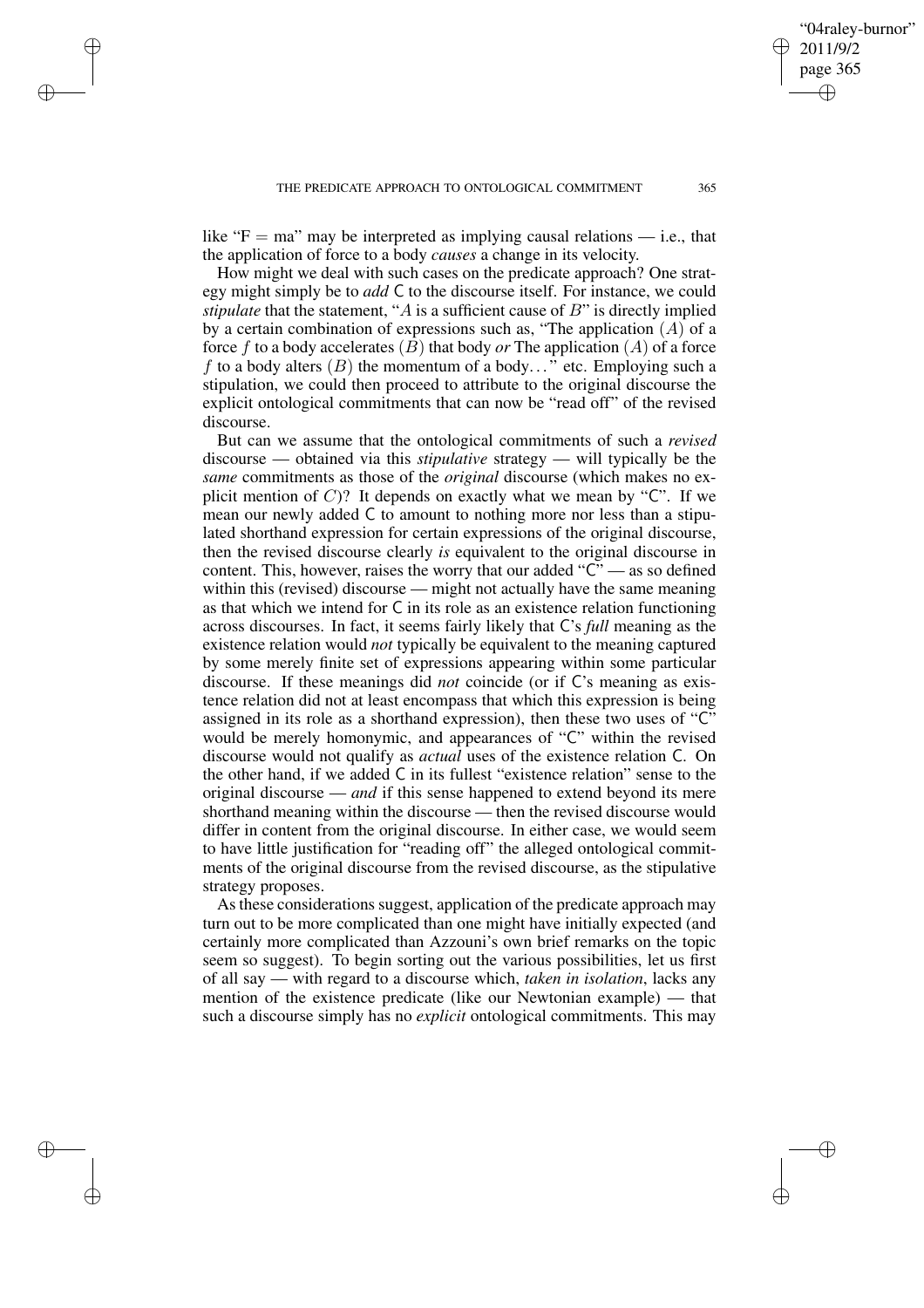"04raley-burnor" 2011/9/2 page 366 ✐ ✐

✐

✐

#### 366 YVONNE RALEY AND RICHARD N. BURNOR

not even be particularly unusual  $-$  i.e., for a discourse, taken by itself, without the resources of any wider and more powerful background theory being brought to bear. Finding this to be true of a particular theoretical discourse, furthermore, would presumably be a matter of some philosophical interest.

Next, we may ask whether or not the stipulative strategy is likely to yield a revised discourse, for our Newtonian case, which is equivalent in content to that of the original discourse. This is no trivial question; our own inclination is to think that our *present* concept of causality is a bit richer than what can be captured merely in terms of Newton's laws. However, with respect to Newton's own time — and perhaps for some time thereafter — the concept of causality may well have been pretty much the same as the concept of causality captured by Newton's laws.

For the sake of our discussion, let us grant that this is so, and let us apply that perspective to this case. That is, let us assume that the original and revised discourses *are* equivalent in content, and that the C appearing in the revised discourse is indeed the existence relation. Thus, although our original Newtonian discourse lacks any *explicit* use of C, it still effectively incorporates the *concept* of the existence relation C. This in turn commits us (in keeping with the above) to saying that our Newtonian discourse has no *explicit* ontological commitments. However, it hardly seems right to suggest that this discourse thereby has *no* ontological commitments *in any sense* for, once again, our wider theoretical perspective informs us that the original Newtonian discourse includes the *concept* of C. Distinguishing this from a case of *explicit* ontological commitment, therefore, let us say that the existence relation C is at least *implicit* in the original Newtonian discourse. This yields the conclusion that the Newtonian discourse has *implicit* ontological commitments — commitments which we recognize thanks to our wider theoretical perspective.

Summarizing, we shall thus say that when a discourse makes no *explicit* mention of the existence relation, but does, in effect, include its *concept* (as we are granting for our Newtonian example), then that discourse *does* have certain *implicit* commitments. These commitments are implicit in the understanding we have of this discourse — and the role it plays — given our wider theoretical perspective. Furthermore, since it is *not in fact possible* for us to understand and employ any discourse in complete isolation from any theoretical background, a discourse's *implicit* ontological commitments may be of greater philosophical importance than its *explicit* commitments.

We may now wonder just how far the notion of a discourse's ontological commitment may be extended when such commitment is not made explicitly by that discourse. In particular, can we reasonably extend commitment to discourses which do not even include the *concept* of the existence relation? Imagine that we have some macroscopic level theory — e.g., a theory of atmospheric dynamics for predicting the weather, where the *only* states

✐

✐

✐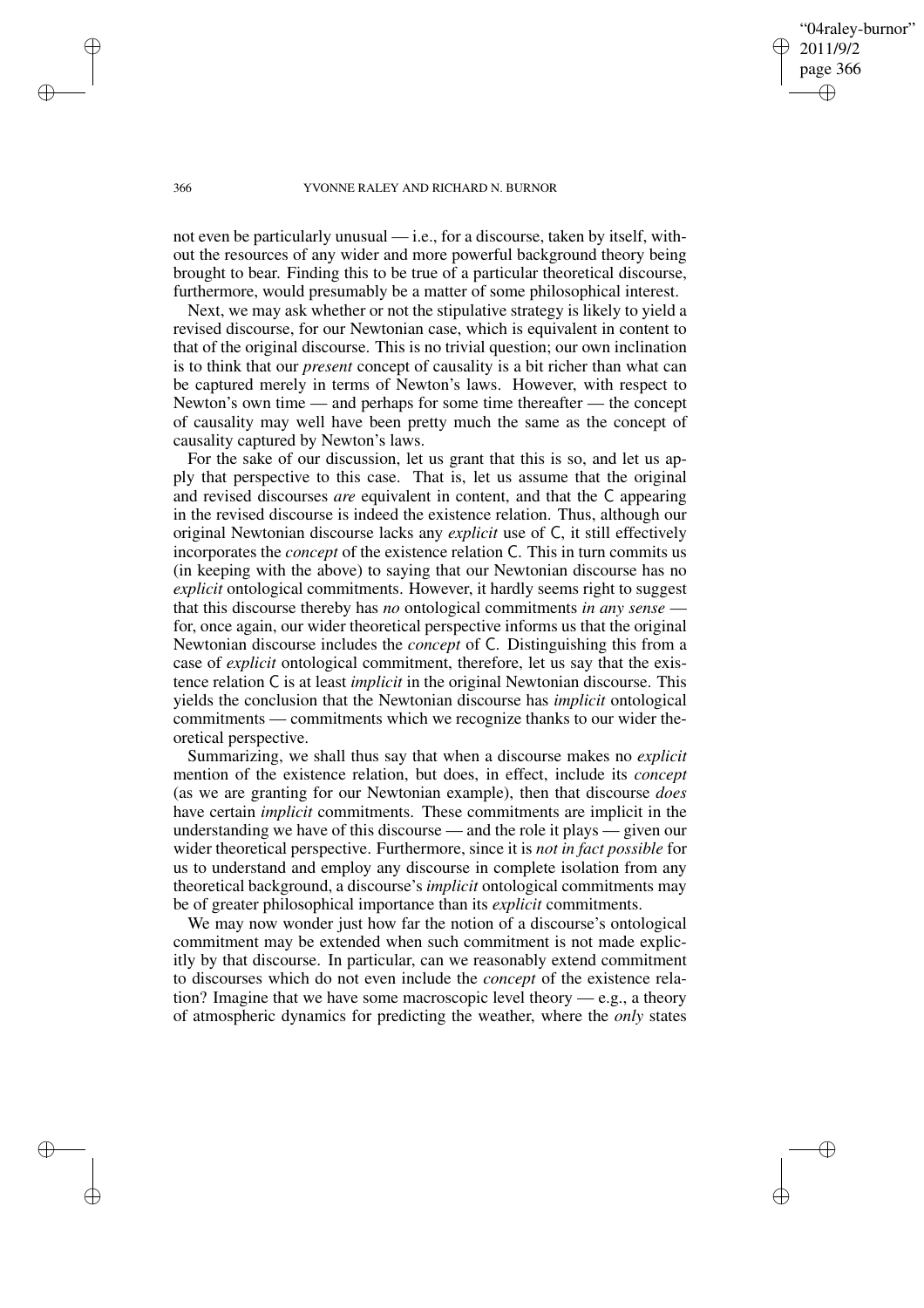✐

✐

✐

✐

2011/9/2 page 367 ✐ ✐

✐

✐

"04raley-burnor"

described by the theory are macroscopic states readily discernible by human beings — e.g., rain showers, clear skies, etc. Next, suppose that C the existence relation "x is the deterministic cause of  $y$ " — does not appear anywhere in this theoretical discourse.<sup>12</sup> Instead, suppose that the theory expresses all relations between succeeding states exclusively in statistical terms — e.g., "There is a 20% chance of rain showers this afternoon given this morning's overcast conditions." Although the discourse thus implies no deterministic causal claims, we nevertheless might understand, from a wider background theory, that the original theory is meant to be interpreted *classically*. That is, all practitioners of this theory understand each possible atmospheric macrostate as in fact an instantiation of one or another of many physically distinct but humanly indiscernible microstates, where each microstate is held to be the deterministic effect of the immediately preceding microstate. In keeping with this, practitioners also interpret the original theory's probabilities as measures of partial knowledge rather than of any underlying indeterminism.<sup>13</sup>

Given such a situation, it again seems reasonable to maintain that our interpretation of the original macrolevel theory carries *some* sort of ontological commitment — even though, in this case as well, the discourse itself makes no explicit use of C. Specifically, our interpretation of this macrolevel theory seems to commit us to the existence of the macrostates instantiated by the underlying causally connected microstates. Such a commitment is again supported by a wider background theory, which in this case describes the microstates (and thus the macrostates which they instantiate) as causally determining successive microstates (along with the macrostates which *they* instantiate) — and thus as satisfying the existence relation C. Let us call this sort of commitment *ascribed* ontological commitment, to distinguish such a case from *implicit* commitment. Reasons for this choice of terms will appear below.

There still remains the question of how to go about accommodating any such non-explicit ontological commitments to the predicate approach. While the earlier *stipulative* strategy might serve for dealing with *implicit* ontological commitment, it is necessarily limited to this kind of commitment alone — where the original discourse already includes the *concept* of the existence

 $12$  To forestall any confusion, the reader should observe that the present illustration happens to assume a *state* ontology rather than the *event* ontology assumed in the previous two illustrations. In keeping with this shift, C is now to be understood as a relation between states rather than as a relation between events. This shift is made purely for the sake of accommodating a variety of convenient illustrations.

<sup>13</sup> Again, it should be emphasized that we are imagining this example to be *classical* we are assuming no indeterminism for these microstates.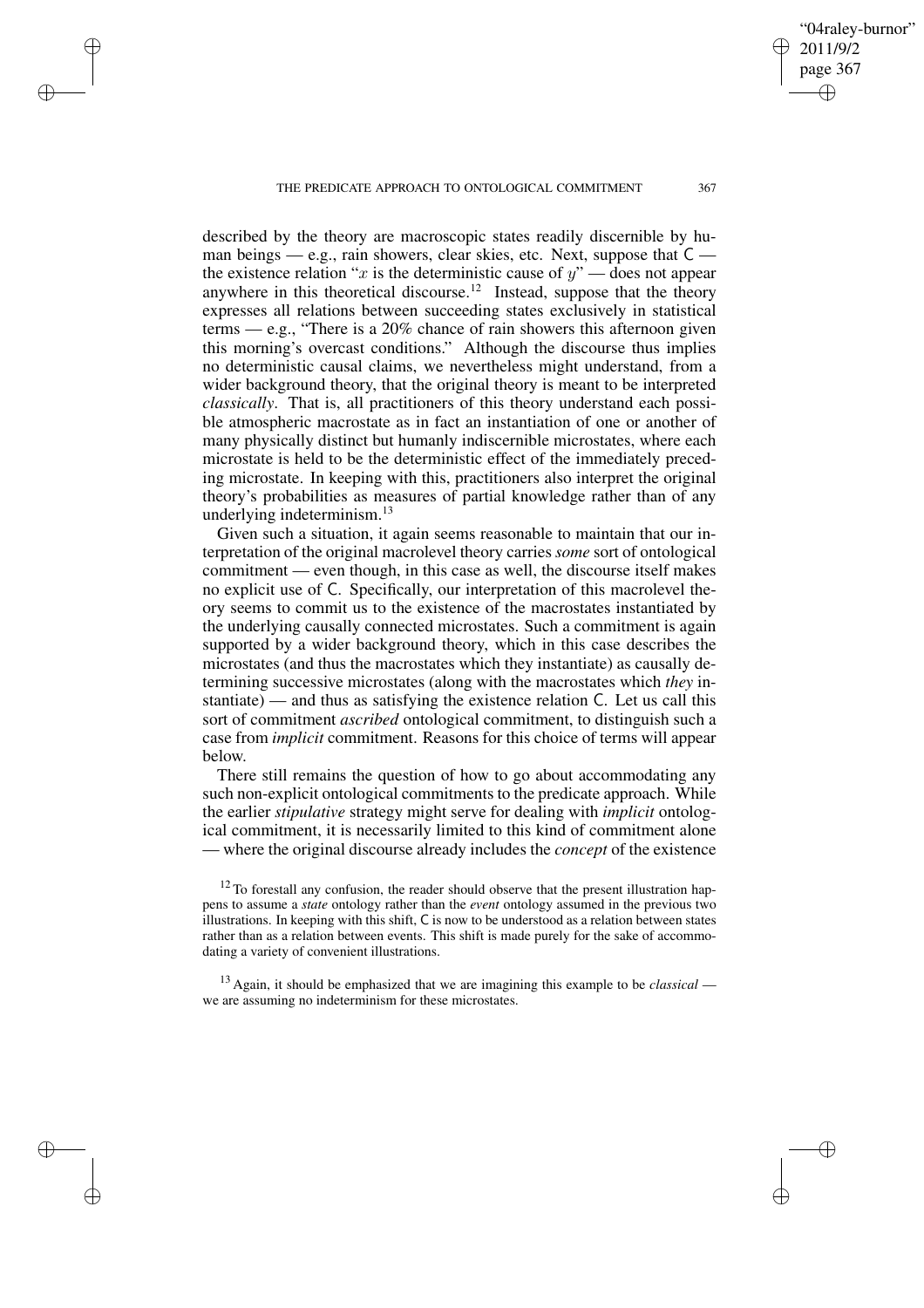"04raley-burnor" 2011/9/2 page 368 ✐ ✐

✐

✐

### 368 YVONNE RALEY AND RICHARD N. BURNOR

relation. In particular, the stipulative approach cannot be applied to accommodate *ascribed* ontological commitment such as that of our macrolevel theory of atmospheric dynamics.

The problem is that in cases of *ascribed* commitment (e.g., our atmospheric dynamics case), the revised discourse would *not* be equivalent to that of the original. For instance, in our atmospheric dynamics example, the revised discourse (thanks to its deterministic formulation) would entail claims about the *certainty* of particular kinds of effects — and the *impossibility* of other kinds of effects — where the original (thanks to its probabilistic formulation) entails neither. In view of this significant difference in content, it would be extremely *ad hoc* to attribute to the original discourse any ontological commitments which can be "read off" from the revised discourse. Worse still, the resulting revised discourse would — at least on the surface — appear to entail *inconsistencies* — e.g., the implication that several distinct effects are possible given a particular initial state (from the probabilistic claims of the original theory), but also that only one state can result from a given initial state (from the deterministic claims of the interpretive theory).<sup>14</sup>

What strategy, then, should be used to accommodate ascribed ontological commitment to the predicate approach? Perhaps an appropriate strategy can be drawn from our atmospheric dynamics illustration itself. In that example, we supposed, first of all, that the original theoretical discourse (the macrolevel theory) is *embedded* in or subsumed under the background theory, in the sense that at least some subset of the original theory's claims are interpreted and explained by the background theory.<sup>15</sup> For instance, the embedding background theory might make the assertion: "Any actual instantiation of some atmospheric macrostate (e.g., a given high pressure front) described by the original macrolevel theory is in fact identical to some particular microstate from among a set of microstates which all realize that same single *kind* of macrostate (e.g., the high pressure front)." This amounts to the background theory explicitly claiming to refer to at least some of the same events, states, etc. as those referred to by the original discourse. Second, we supposed that the embedding theory ascribes the existence relation to these states — for instance, by asserting that: "Every such atmospheric microstate is causally determined by the preceding atmospheric microstate, and itself determines the succeeding microstate." Under such conditions, we have said

 $14$  From the wider theoretical perspective, we could argue that these are not true inconsistencies, for we know the probabilistic claims express only epistemic probabilities, while the deterministic claims express objective certainties. However, within the revised discourse itself, a conflict between possibilities and impossibilities would still appear.

<sup>15</sup> This subset may have to include *all* of those claims from the original theory which the background theory still counts as meaningful.

✐

✐

✐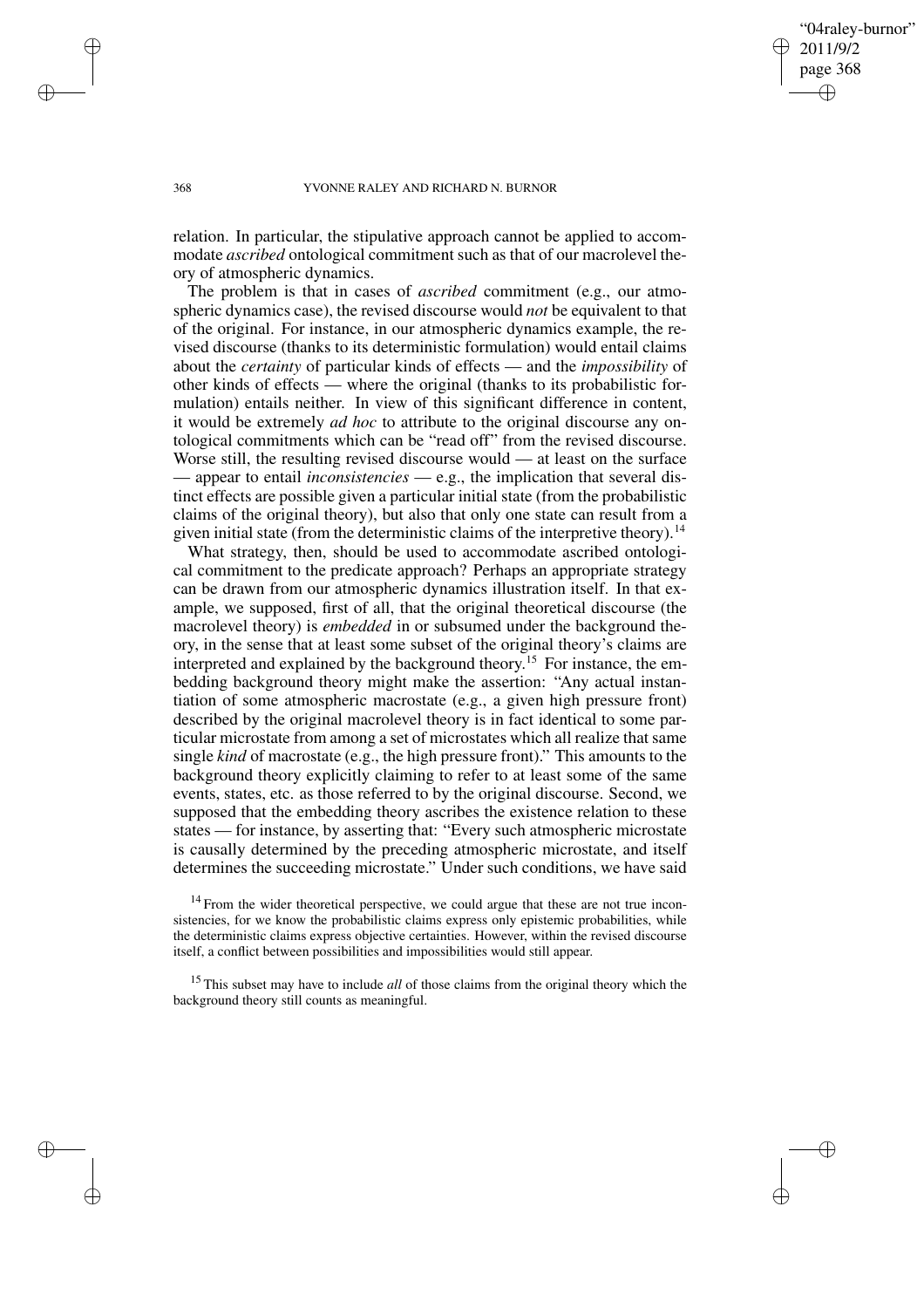✐

✐

✐

that the original discourse has certain *ascribed* ontological commitments by virtue of the background theory's *interpretation* of the original theoretical discourse. More specifically, the interpretive background theory ascribes C to states referred to by the original theoretical discourse — which, in effect, amounts to it ascribing certain ontological commitments to the original theory (and thus, our choice of the term "*ascribed* commitment").<sup>16</sup>

The above illustrates an application of what we shall call the *interpretive* strategy. Formulating this strategy more precisely: Discourse  $D$  is committed to or has an *ascribed* ontology as long as the following two conditions are satisfied:

1. The *embedding condition:* There is some wider background theory or theoretical framework which explicitly claims to refer to some of the same events, states, or objects, etc. as those referred to in discourse D.

2. The *ascription condition:* That same background theory also ascribes the existence relation or existence predicate to some of those events, states, objects, etc. which the embedding condition claims are referred to by both theories.

There is much to commend this *interpretive* strategy for handling the *ascribed* ontological commitments of a discourse. First — and again — this *interpretive* strategy accommodates the intuition that a discourse (such as our macrolevel atmospheric dynamics example) may have ontological commitments in the ascribed sense, even if those commitments are neither explicit nor implicit. It does so, furthermore, without threatening the integrity of the original discourse. More importantly, it points us to an *explanation* of our intuitions regarding the ontological commitments of discourses like our atmospheric dynamics example. According to our analysis, the ascribed ontological commitments of a given discourse  $D$  arise from the claims made about  $D$  by the relevant embedding theory — specifically, by that background theoretical framework through which we interpret and/or explain D. Since our very understanding of  $D$  is dictated mainly by the interpretation this background theory gives of  $D$ , we naturally and appropriately attribute to D those ontological commitments which this interpretation ascribes to D.

In fact, however, use of this interpretive strategy need not be limited to just cases of *ascribed* ontological commitment; it is equally amenable to accommodating (and explaining) *implicit* commitment as well. Recall our Newtonian example, where the original theoretical discourse (Newton's laws) does not explicitly ascribe C to anything. We nonetheless recognize, thanks to our wider theoretical perspective, that the concept of C is represented by the

"04raley-burnor"

2011/9/2 page 369

✐

✐

✐

<sup>16</sup> To emphasize: the ascription of C is not to the *descriptions* of those states furnished by the original theoretical discourse, since the descriptions of these states differ for the two theoretical discourses. Instead, we speak here of C being ascribed to those states *referred* to by the original theoretical discourse.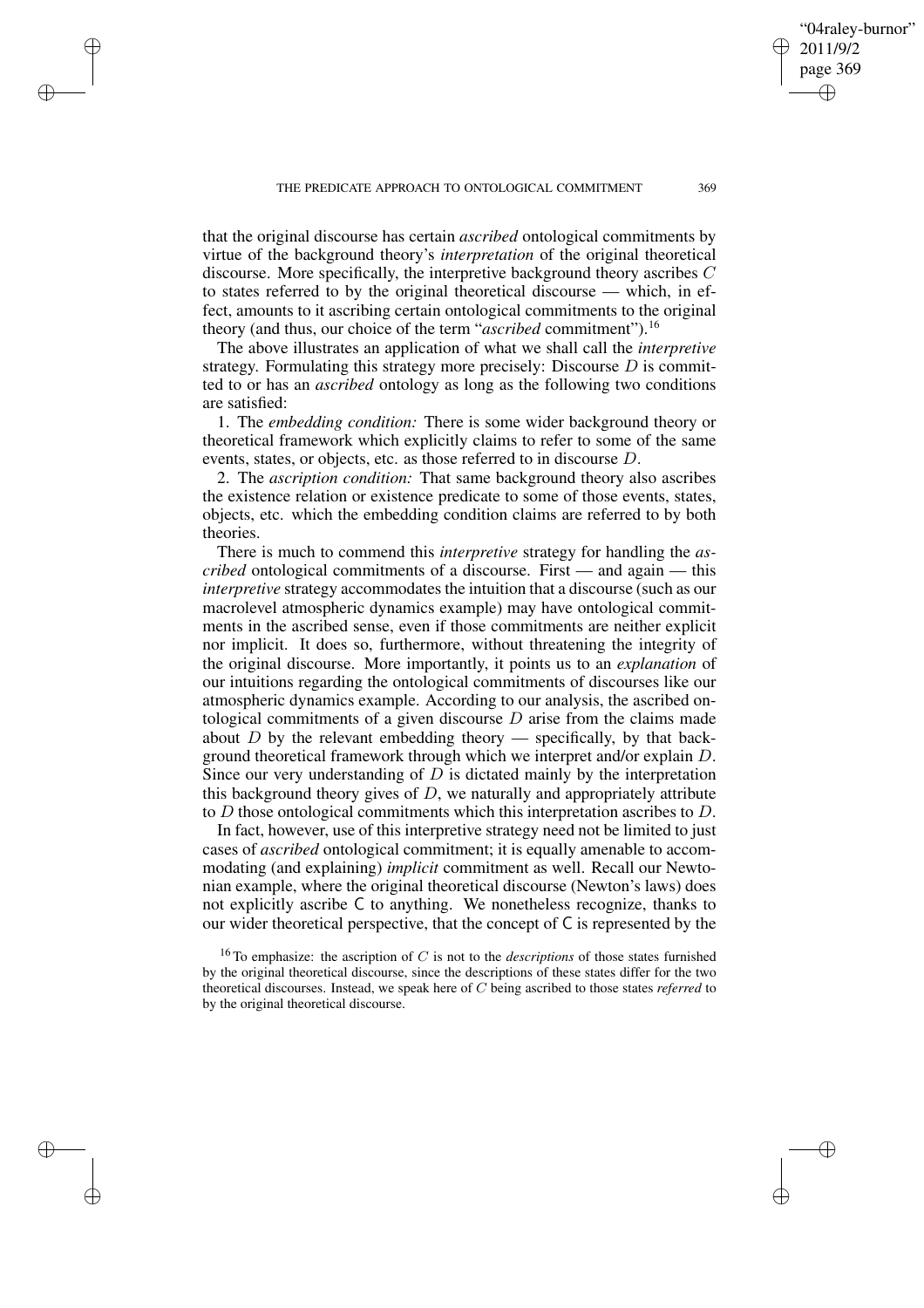"04raley-burnor" 2011/9/2 page 370 ✐ ✐

✐

✐

#### 370 YVONNE RALEY AND RICHARD N. BURNOR

claims of the original discourse. Note that we would not recognize this except by appeal to the wider discourse (since C itself appears nowhere in the original discourse); it is thus through this appeal that the notion of implicit commitment is explained and justified. This suggests that cases of implicit commitment also satisfy the conditions of the interpretive strategy. In the Newtonian example, for instance, the background theory ascribes C to the events referred to by the original theory (the ascriptive condition), and it explicitly claims to be about the events referred to by the original theory (the embedding condition).

Indeed, the usefulness of the interpretive strategy seems quite general. Returning to the case of theory reduction, for instance, the interpretive strategy's conditions should also be satisfied where the reduced theory is assigned the role of the original theory, and the reducing theory is assigned the role of the background theory. This allows us to speak of the reduced theory as having certain ontological commitments by virtue of the reducing theory. As previously discussed, this result, in turn, can go a long way towards insuring that the reduced and reducing theories always share important ontological commitments — that they can be seen as both being *about* roughly the same entities and phenomena — even when the reduced theory fails to incorporate any uses of the existence predicate.

To summarize, the predicate approach encompasses three distinct kinds of ontological commitment for a discourse. We have termed the simplest and most obvious of these "*explicit* commitment", since the existence predicate or relation appears explicitly in the discourse itself. But we have also argued that the predicate approach should be extended to include at least two additional non-explicit kinds of commitment — implicit and ascribed ontological commitment. To accommodate these within the predicate approach, we recommend the *interpretive* strategy, which may be applied as long as both the ascriptive and the embedding conditions are satisfied. When — by virtue of appeal to some wider background discourse — these two conditions are satisfied, we may attribute either implicit or ascribed ontological commitments to the original discourse. The difference between these two kinds of commitments, finally, lies in the fact that implicit commitments are further limited to cases in which the original discourse employs or represents the *concept* of the existence predicate or relation, while neither the *expression* C nor the *concept* is present in cases of ascribed ontological commitment. Two points need to be emphasized regarding the above analysis. First, we need to remember that all of the predicate approach's ontological commitments arise only *relative* to a particular existence predicate. A given discourse may have ontological commitments (whether explicit, implicit, or ascribed) relative to one existence predicate, but not to another. Secondly, the occurrence of either implicit or ascribed commitment is further *relativized* to a particular embedding theory. In principle, a discourse could have ascribed or even

✐

✐

✐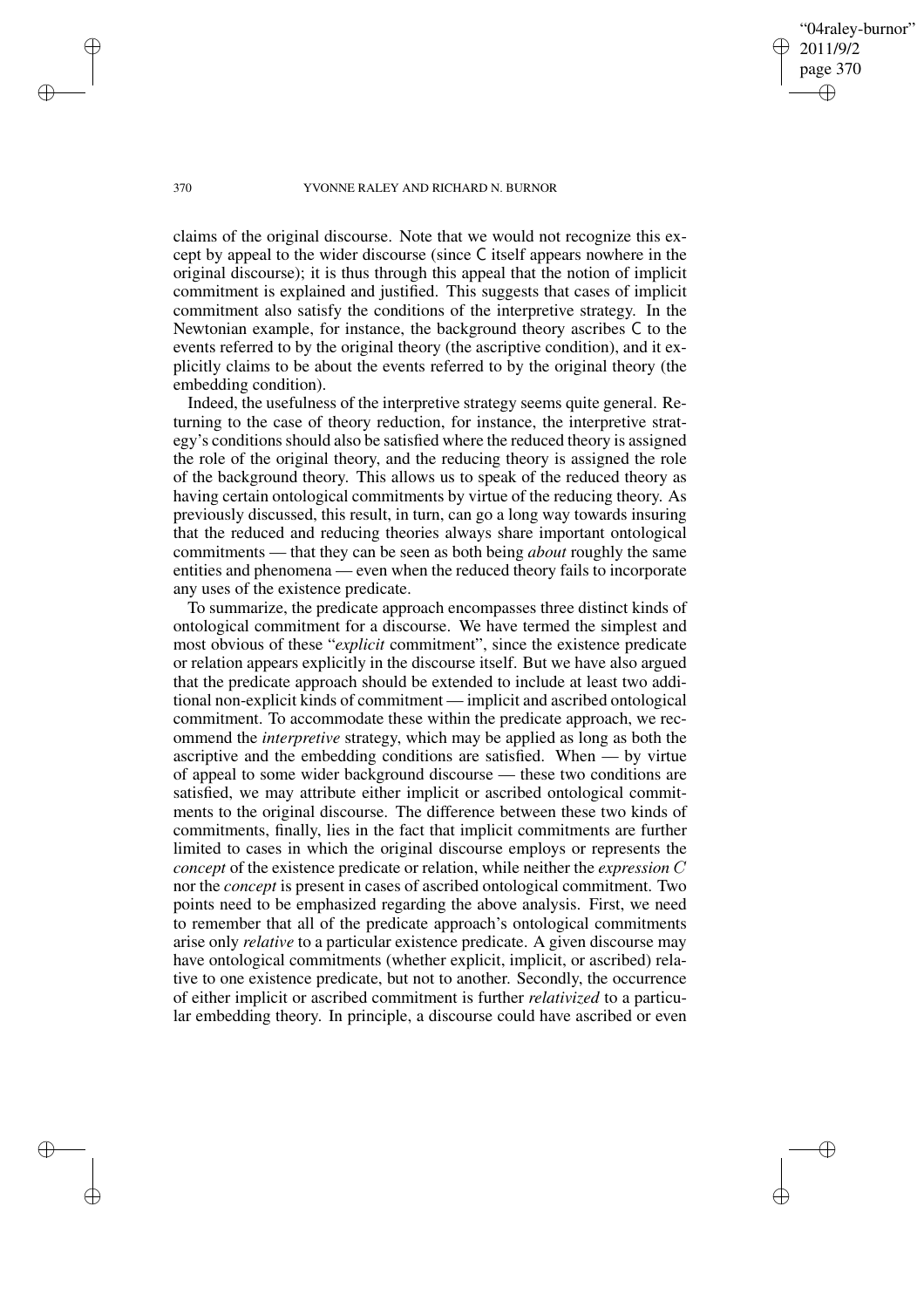✐

implicit ontological commitments relative to one background theory while lacking such commitments relative to another.

III.

✐

✐

✐

✐

So far, we have focused largely on how discourses *may* have ontological commitments; but it should be emphasized that the predicate approach also can entail that certain discourses — even accepted theories — have *no* such commitments. For instance, as long as the existence relation is taken along the lines of C, it seems unlikely that Peano arithmetic could be viewed as having *any* ontological commitments. Of course, Peano arithmetic might well have ontological commitments if a *different* existence predicate is chosen. The point is simply that an important theoretical discourse *could* lack ontological commitment, relative to a given existence predicate.

Indeed, the predicate approach allows for a theory to lack any sort of ontological commitment even when it implies  $(\exists x)Sx$  — i.e., even when the theory implies "there is at least one x that is S". Now this result seems rather perplexing. Just how much of a problem does this pose for the predicate approach?

One important concern would certainly be that acceptance of the predicate approach seems to rule out an objectual (as opposed to a substitutional) interpretation of the existential quantifier. After all, how can we have an objectual interpretation which at the same time denies ontological force to quantifiers? The semantic conditions for an objectual existential quantifier are (roughly): "There is an X which is P", is true iff *there is an* X *which is* P. Doesn't this *have* to be read as ontologically committing?

The answer to this question can be found in Azzouni's 1998. There, he maintains that the predicate approach does *not* foreclose on an objectual interpretation of the quantifier. Even when we take the ontological commitments of a discourse to be carried by an existence predicate rather than by quantifiers, we can still consistently treat those quantifiers objectually. According to Azzouni, our reading the ontological commitments off from a discourse by way of a predicate

doesn't require avoidance of "objectual quantifiers": *our* regimented languages can employ good old fashioned Tarskian semantics. Of course, the quantifiers arising in the metalanguage where Tarskian semantics lives are no more to be understood as having ontic force than the quantifiers in the object language are; ontic force will be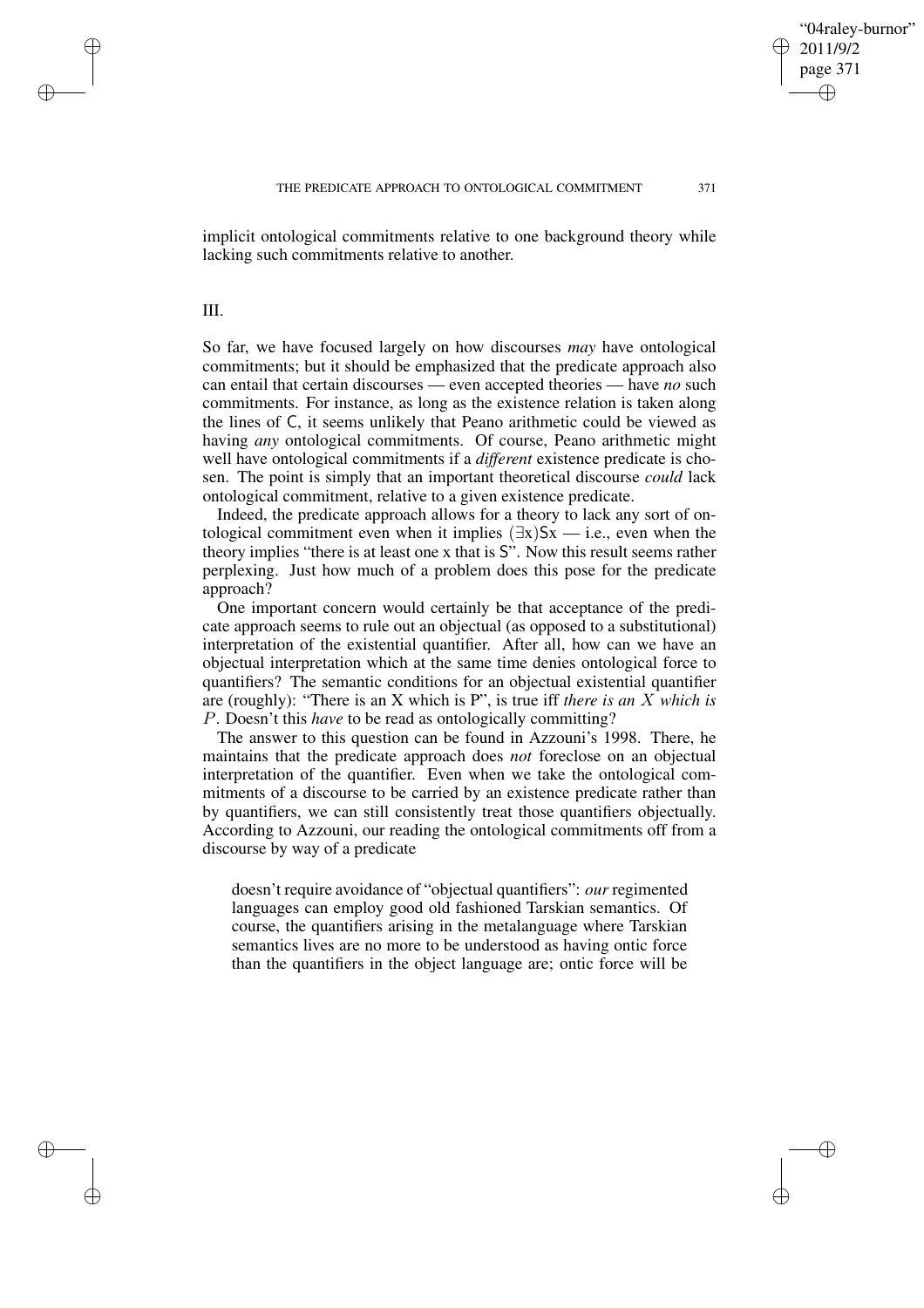"04raley-burnor" 2011/9/2 page 372 ✐ ✐

✐

✐

#### 372 YVONNE RALEY AND RICHARD N. BURNOR

carried in the metalanguage by a predicate similar to the one carrying ontic force in the object language.<sup>17</sup>

The point is that our perplexity arises only because we *presuppose* that the *meta-language quantifier is ontologically committing*. Without this assumption, the objection *can't even get off the ground*. That is, the only way to *get* the objectual interpretation to be ontologically committing is to *read* the quantifier as ontologically committing (which is precisely what is at issue!). But such a reading is *not* required by an objectual interpretation the semantics, in itself, doesn't force anything of the sort.<sup>18</sup>

The most obvious additional concern is that the predicate approach's treatment of existential claims appears to call for a fairly drastic shift from the way we commonly interpret language. The proposed interpretive shift, however, may not be as radical as it initially strikes the philosophical ear. First — to expand upon Azzouni's point — the awkwardness of denying ontological commitment to expressions such as "there is. . . " may arise more from a particular *philosophical* predilection for granting such commitment than from any necessity imposed by language. In fact, it is our contention (along with Azzouni) that ordinary speakers do *not* interpret "there is" claims as *automatically* committing. For instance, a physicist may say that "There is an entropy value for every system" without intending to commit himself to entropy values as an ontological category. Musicians likewise say that "There is a fifth between those notes" without thereby taking seriously the idea that fifth intervals are part of the world's furniture.

The same holds true for ordinary language. Consider, for instance, some of the nice examples collected by Varzi  $(2002)$ :<sup>19</sup>

- (1) There is a hole in this piece of cheese.
- (2) The king of France does not exist.
- (3) I can see nobody on the road.
- (4) Sue was dancing a waltz.

Examples such as these clearly show that even the ordinary language devices most commonly associated with ontological commitment (including the use of "there is. . . ", etc.) are not *automatically* taken by ordinary speakers as ontologically committing. It is in fact quite significant that ordinary speakers readily accept such statements as *true*, without thereby thinking that holes,

<sup>17</sup> Azzouni, 1998, p. 3.

<sup>18</sup> Azzouni, 2004, p. 54.

<sup>19</sup> Varzi, 2002, pp. 4–6.

✐

✐

✐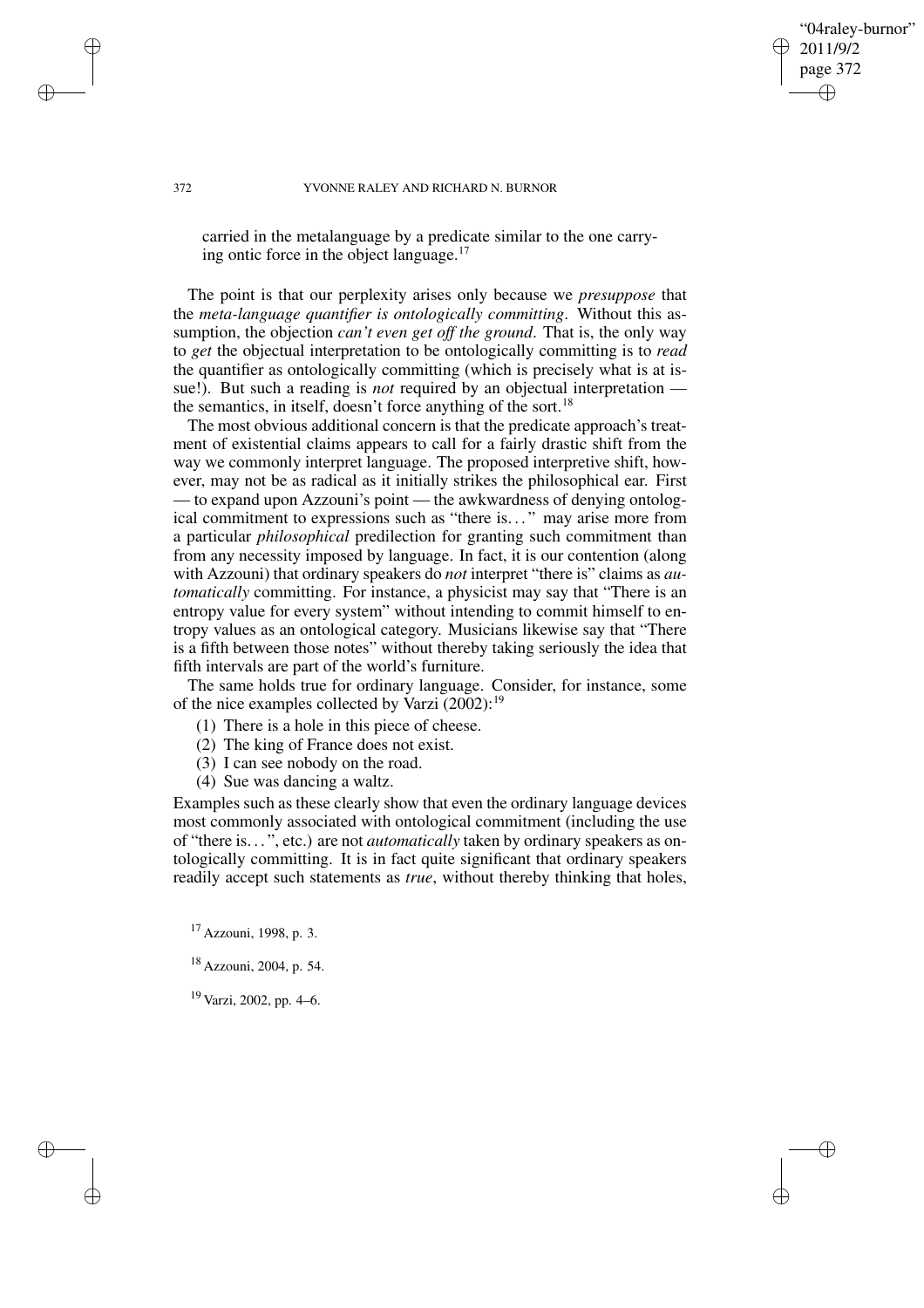✐

✐

✐

✐

nonexistent kings, etc. must exist.<sup>20</sup> This suggests that such linguistic devices may not even *be* the primary determinants of ontological commitment. Rather, the determinants of ontological commitment may well lie elsewhere (i.e., as described by the predicate approach), and it is through our *independent* knowledge of such commitments that we know how to interpret statements of the kinds illustrated above. For example, the reason we don't look for the person referred to as "nobody" after being told "I see nobody" or "There is nobody there" might be because we already understand that the kinds of states to which the expression "There is nobody there" applies fail to play the appropriate sorts of causal roles in the world.<sup>21</sup>

If these latter considerations are on the right track, then it is not the predicate approach which imposes a need for an interpretive shift in our use of language. Rather, these considerations strongly suggest that the way we *actually* interpret language with respect to ontological commitment *is already in accordance with* the predicate approach, rather than, say, the Quinean doctrine. It may thus be our philosophical account that needs shifting, not our use of language!

The field where these matters become strikingly important (and, naturally, most controversial) is mathematics. Mathematics furnishes us with countless claims of the sort: "There exists a limit to this sequence", "There are at least three numbers greater than seven", "There are several distinct solutions to this equation", etc. From the perspective of the Quinean approach, such statements seemingly commit us to a plethora of abstract entities — creating a veritable ontological nightmare for anti-platonists. For such who nevertheless wish to take mathematical claims as expressing truths, the only way out would appear to be through the wholesale regimentation of mathematics. For such drastic problems, aren't drastic solutions — such as Field's project — called for?<sup>22</sup> Perhaps not, for the predicate approach offers a far simpler

 $21$  It is worth noting that the shift we are exploring here amounts to a shift away from syntactic and towards semantic determinants of ontological commitment.

 $22$  One might well view Field's strategy — which takes well-established mathematical statements and labels them as false — as too drastic. In addition, it is well known that Field's (1980, 1989) project of nominalizing mathematics has never been fully carried out.

"04raley-burnor"

2011/9/2 page 373

✐

✐

✐

 $20$  Along with Azzouni, we deny the cogency of Meinongeanism, which is, roughly, the view that we can refer to an entity that does not exist and ascribe properties to it. If an entity does not exist, then *it* cannot have any properties because there's no "it" to have properties. For more discussion, see Azzouni, forthcoming, pp. 41–45. (We thank our anonymous referee for urging us to clarify this issue.) This is not to say, however, that anyone who says "there is a hole in this piece of cheese" is uttering nonsense, or gibberish. Our claim is merely that the speaker need not be asserting the existence of holes by uttering such a statement, even if the speaker takes the statement to be true.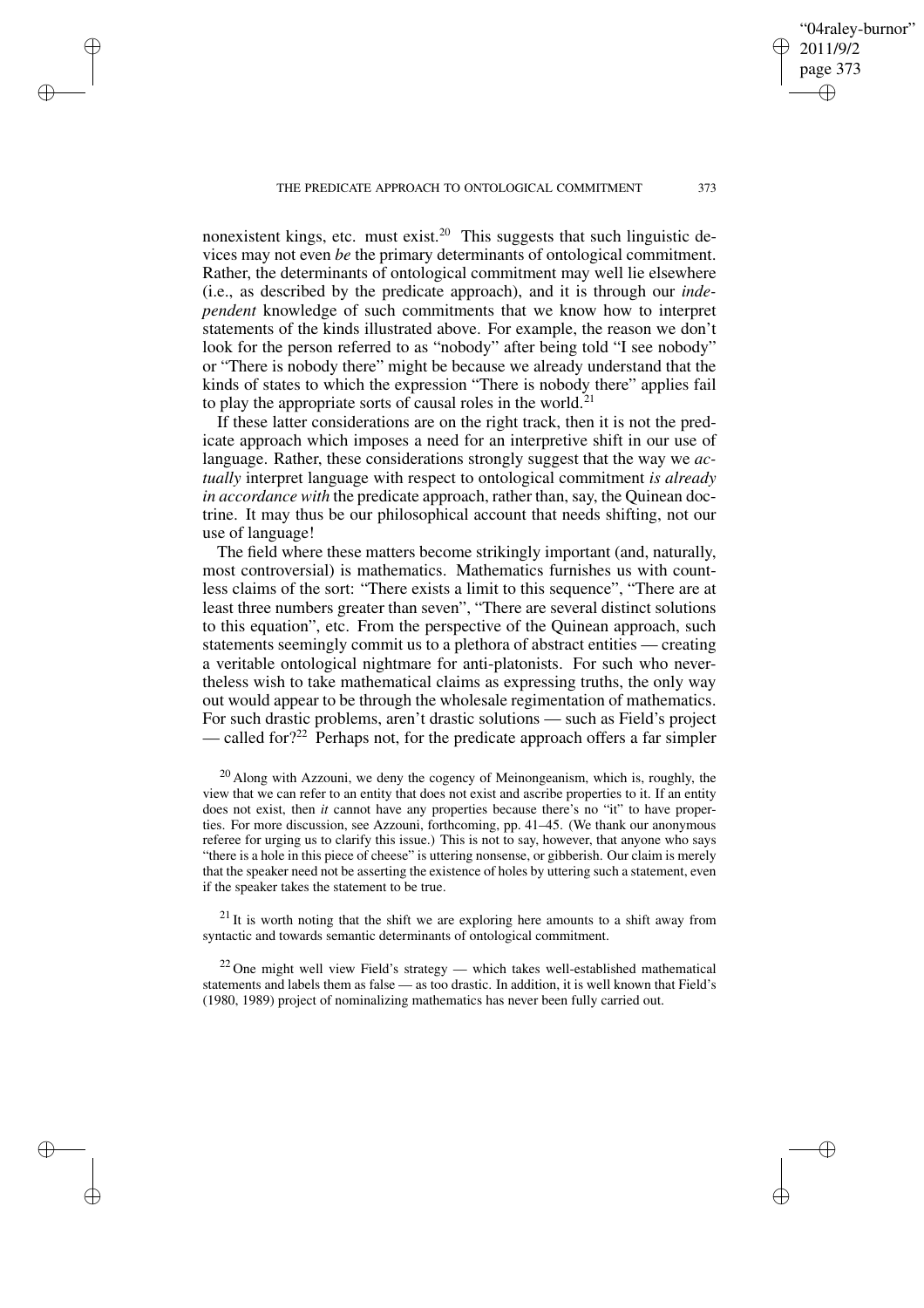"04raley-burnor" 2011/9/2 page 374 ✐ ✐

✐

✐

### 374 YVONNE RALEY AND RICHARD N. BURNOR

and much more elegant alternative. Using the predicate approach with an existence relation such as C, for instance (conveniently, those who would probably incline towards using C as an existence relation often likewise incline against platonist views about numbers, etc.), would arguably yield no ontological commitments in mathematics.<sup>23</sup> <sup>24</sup>

This is not to imply that the usefulness of the predicate approach must be limited to those philosophical persuasions with an aversion to the reality of numbers, propositions, and other abstract entities. The predicate approach can surely accommodate platonic leanings as well. For instance, perhaps philosophers could reach some degree of agreement regarding one existence predicate or relation — x *being spatially located*, or x *being the cause of*  $y$ , or, etc. — which seems fairly suitable to all for reading off a discourse's concrete ontology. An abstract ontology might then be identified by means of an abstract existence predicate — generated, perhaps, by conjoining some predicate which plays an essential semantic role in abstract discourses with the negation of the concrete existence predicate or relation. As previously discussed, we need not limit ourselves to one existence predicate. As suggested here, we may even want to employ distinct existence predicates or relations to encompass distinct kinds of existents.

## IV.

We opened this paper with the distinction between criteria for what exists and criteria for recognizing the ontological commitments of a discourse. Today, however, there is a considerable tension between what many philosophers take to be the criteria for a discourse, and what they take to be the criteria for what exists. Yet it is natural to expect these two kinds of criteria to match each other fairly closely. The predicate approach offers a way to achieve a better match between these criteria.

For instance, in much of our discussion, we have employed C ("is causally efficacious") as an example of a possible existence relation. Surely C, or something roughly like C, would be a natural choice (under the predicate

<sup>23</sup> This is in fact the view Azzouni takes in his 2004.

 $24$  Although the predicate approach seems to promise liberation from a great deal of regimenting in science, mathematics, and even ordinary language, we do not assume that the predicate approach will require no linguistic regimentation whatsoever. For an existence predicate such as C, there may be pitfalls lurking in the facile use of the word "cause" even in science. Yet it is our contention that we are likely to find fewer difficulties with most existence predicate candidates than with expressions from the vernacular like "There is" and "There exist," etc.

✐

✐

✐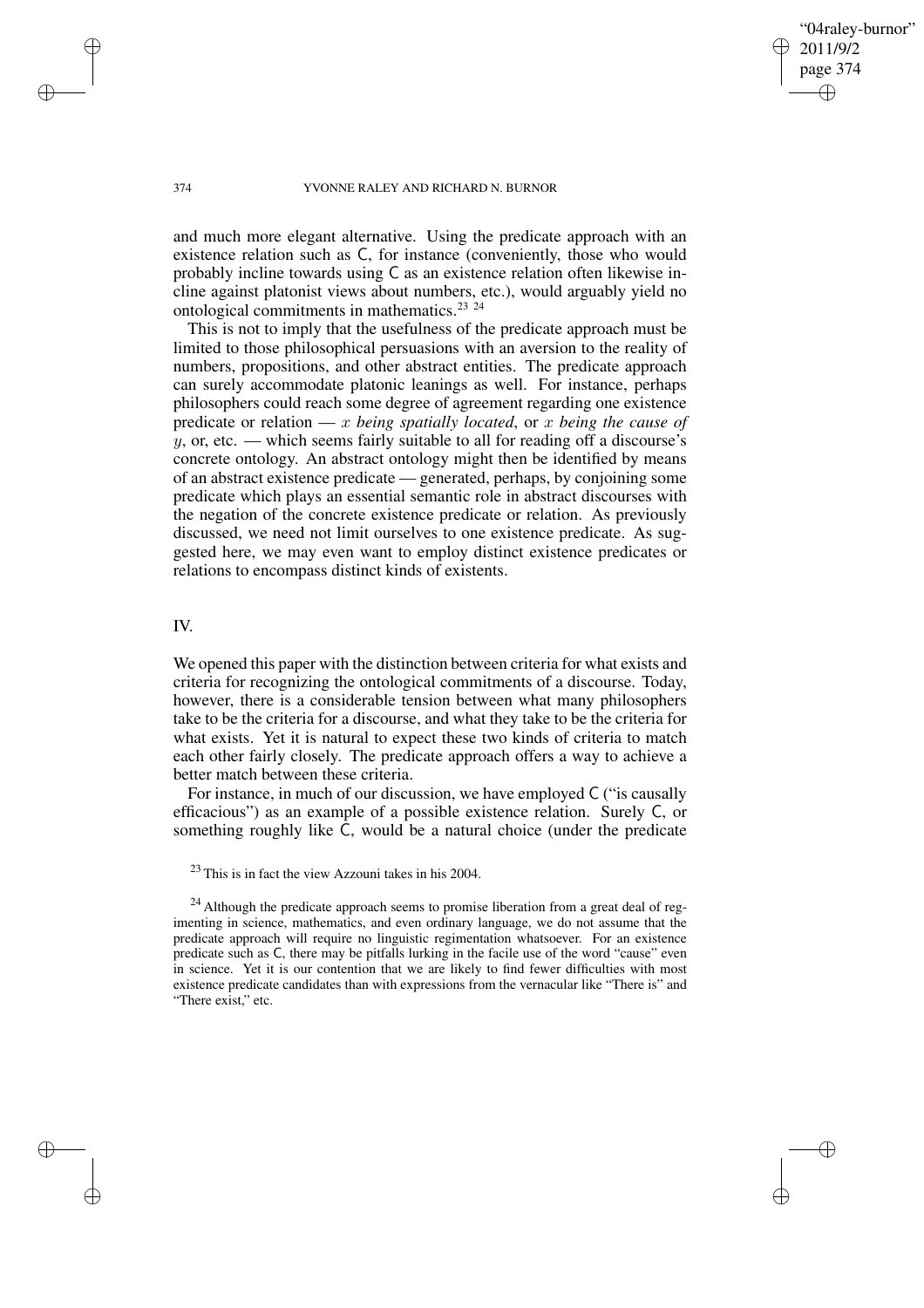approach) for philosophers who take all and only those entities that can causally interact as real. Armstrong (1978) and Hacking (1983) may be mentioned as examples. Armstrong advocates what is known as the "Eleatic Principle", the view that an entity is real if and only if it has causal powers.<sup>25</sup> Hacking argues for a related position. In his view, "we shall count as real what we can use to intervene in the world to affect something else, or what the world can use to affect us".<sup>26</sup> For philosophers of similar persuasion, adopting the predicate approach together with an appropriate existence predicate or relation would allow them to read off the ontological commitments of a discourse in a way that naturally and directly conforms to what they take is *true* about reality. Seeing no particular attraction to having one's ontology *at odds* with how one interprets a discourse (as is possible on the Quinean approach), we take this to be an advantage of the predicate approach.

At the very least, the Quinean approach certainly seems an inconvenient choice for reading off the commitments of many discourses — especially when we also wish to take those discourses as *true*. In general, we presumably don't want to accept some theory as true, and then be forced to interpret (as the Quinean approach demands) that theory as committing us to the existence of something we don't believe actually exists. Yet this is what - short of paraphrasing that theory — the Quinean approach can force us to. As we have seen, the Quinean approach inclines towards committing us to the reality of entropy, musical intervals, holes, nobody seen on the road, and countless abstract entities.<sup>27</sup> While many of these are indeed viewed as real by many philosophers, we would hope that few philosophers, if any, feel moved to view any such things as real *simply because* a Quinean type approach tells us that they are real. Shouldn't there be more to the foundations of one's ontology than a merely syntactic criterion for reading off a discourse's ontological commitments?

In our attempt to get the right sorts of ontological commitments out of the theoretical discourses that most matter to us, what then are the alternatives? For those employing the Quinean approach — what might be called the *received* view — one option is to deny the very truth of these theories. But

<sup>25</sup> See his 1978, pp. 126–132.

<sup>26</sup> Hacking, 1983, p. 148.

✐

✐

✐

✐

 $27$  This is not to say that Quine would have accepted all of these entities as real. Most likely, he would have employed the aforementioned strategy of trying to paraphrase statements that quantify over abstract objects. We don't believe, however, that the paraphrase move is going to be successful with regard to all the entities the existence of which one may wish to deny (e.g. numbers, or fictional entities). This is yet another reason why the predicate approach to ontological commitment should be developed further. For more discussion on this, see Raley, 2007.

"04raley-burnor"

2011/9/2 page 375

✐

✐

✐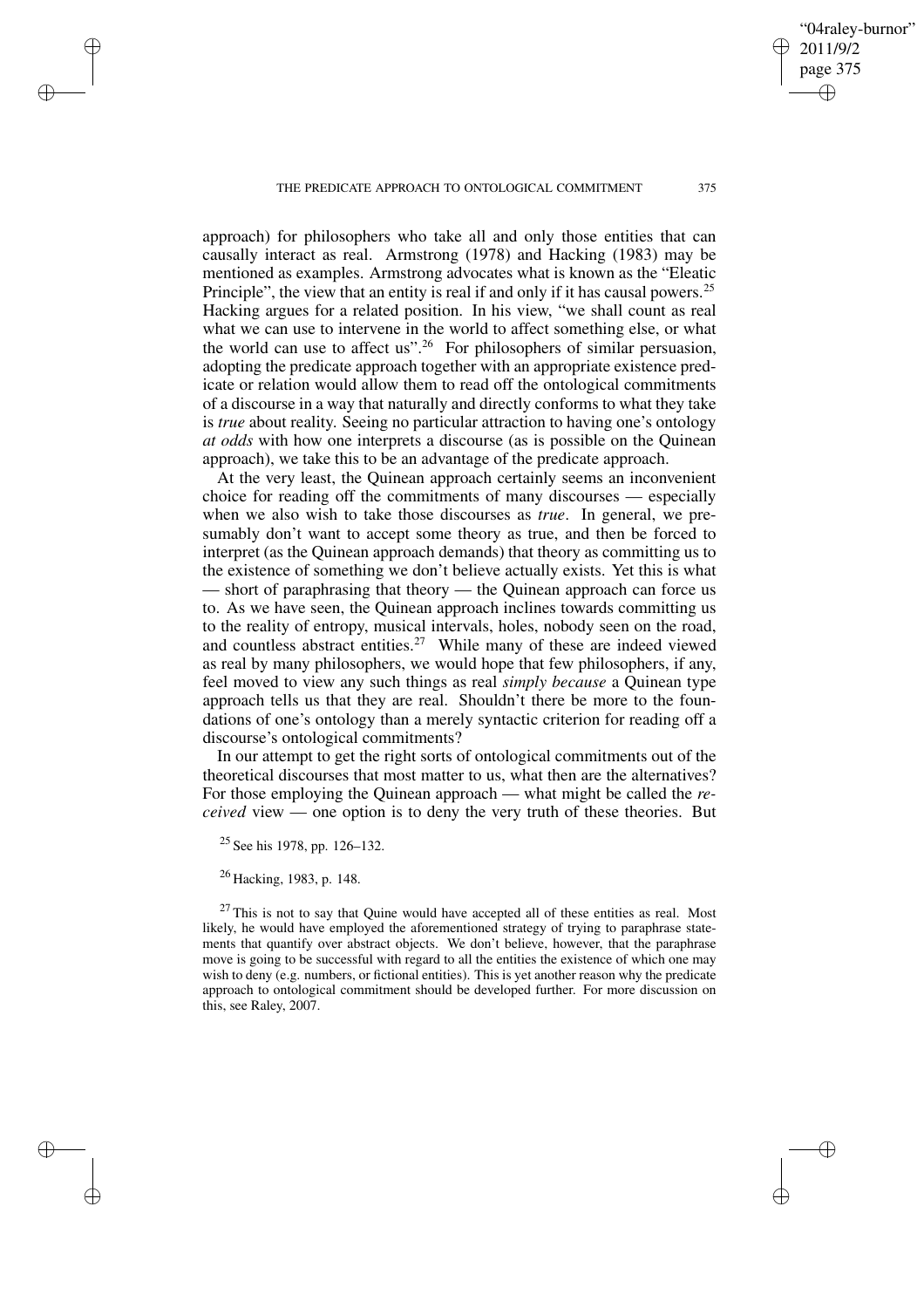## "04raley-burnor" 2011/9/2 page 376 ✐ ✐

✐

✐

### 376 YVONNE RALEY AND RICHARD N. BURNOR

✐

✐

✐

✐

this is the choice of despair. Another option is to continue the daunting task of regimentation — and some progress has seemingly been made with certain parts of ordinary language. Overall, nevertheless, this choice affords, at best, an unpromising option. Furthermore, for many philosophers, there remains the important challenge of mathematics. As we see it, a Field style regimentation is not merely unpromising; it is probably an impossibility.

The remaining alternative is to reject the received view, and adopt the predicate approach in its stead. This option certainly appears defensible to us. When no clear alternative to the Quinean approach was available, it was not unreasonable to adopt that approach as a working standard. Now that there is an alternative, might it not be time for the Quinean standard to be reassessed? While much work on the predicate approach and potential existence predicates will need to be done, the above considerations strongly suggest that such work would unquestionably be worthwhile.

## ACKNOWLEDGEMENT

We would like to thank Jody Azzouni for helpful comments.

Philosophy Department Felician College 262 South Main Street Lodi, NJ 07302 USA E-mail: raleyy@felician.edu

## REFERENCES

- Armstrong, David: 1978. *Universals and Scientific Realism.* Cambridge University Press, Cambridge, MA.
- Azzouni, Jody: 1998. On "On What There is." *Pacific Philosophical Quarterly*, 79, 1–18.
- Azzouni, Jody: 2004. *Deflating Existential Consequence: A Case for Nominalism.* Oxford University Press, New York, NY.
- Azzouni, Jody: 2010. *Talking about Nothing.* Oxford University Press, Oxford, NY.
- Burgess, John: 2004. Review of Azzouni's *Deflating Existential Consequence: A Case for Nominalism*. *Bulletin of Symbolic Logic*, 10, pp. 573–577.
- Field, Hartry: 1980. *Science Without Numbers.* Princeton University Press, Princeton, NJ.